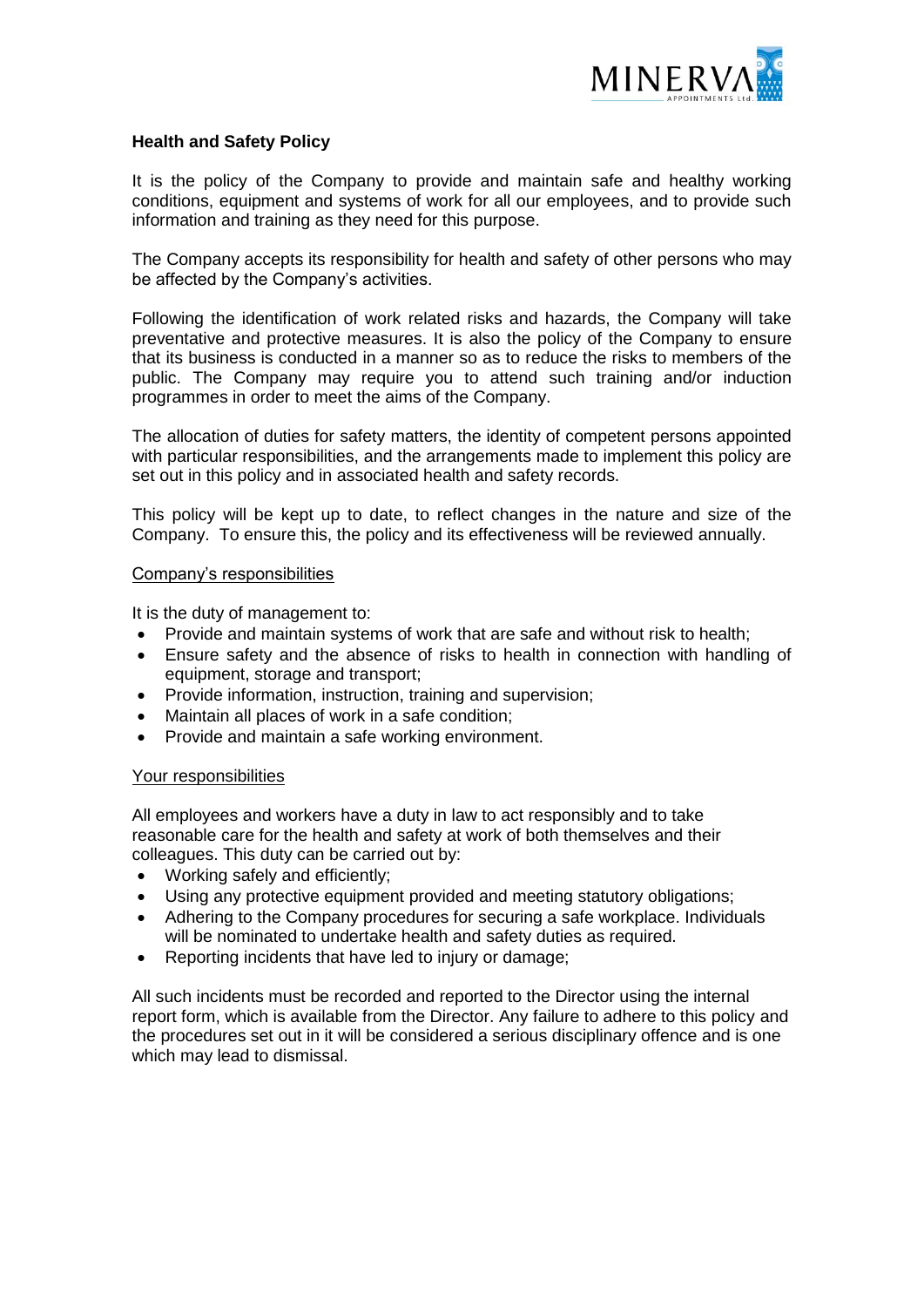

## **Security**

If you are responsible for setting the alarm, failure to set the alarm may result in disciplinary action being taken.

### Fire & Emergency

You must observe the evacuation procedures laid down in the event of a fire or any other emergency situation. You must be aware of the location of the emergency exits, assembly points and first aid kit. Procedures to be carried out in the event of a fire or emergency will be found on the notice board.

### **Responsibilities**

Ultimate responsibility for health and safety rests with the Director, with delegation of duty to managerial employees. Those named must be fully aware of their duties, details of which should be included in their job description.

Overall and final responsibility within the Company rests with: Name: Mr Matthew Roberts Status: Director Email: matthew@minervaappointments.com

Person responsible for ensuring this health and safety policy is put into practice on a day-to-day basis is: Name: Mr Matthew Roberts Status: Director Email: matthew@minervaappointments.com

In the event of accidents and dangerous occurrences, such incidents should be reported to: Name: Mr Matthew Roberts Status: Director Email: matthew@minervaappointments.com

Risk assessments

Risk assessments will be undertaken by: Name: Mr Matthew Roberts Status: Director Email: matthew@minervaappointments.com

The findings of the risk assessments will be reported to: Name: Mr Matthew Roberts Status: Director Email: matthew@minervaappointments.com

Action required to remove / control risks will be approved and implemented by: Name: Mr Matthew Roberts Status: Director Email: matthew@minervaappointments.com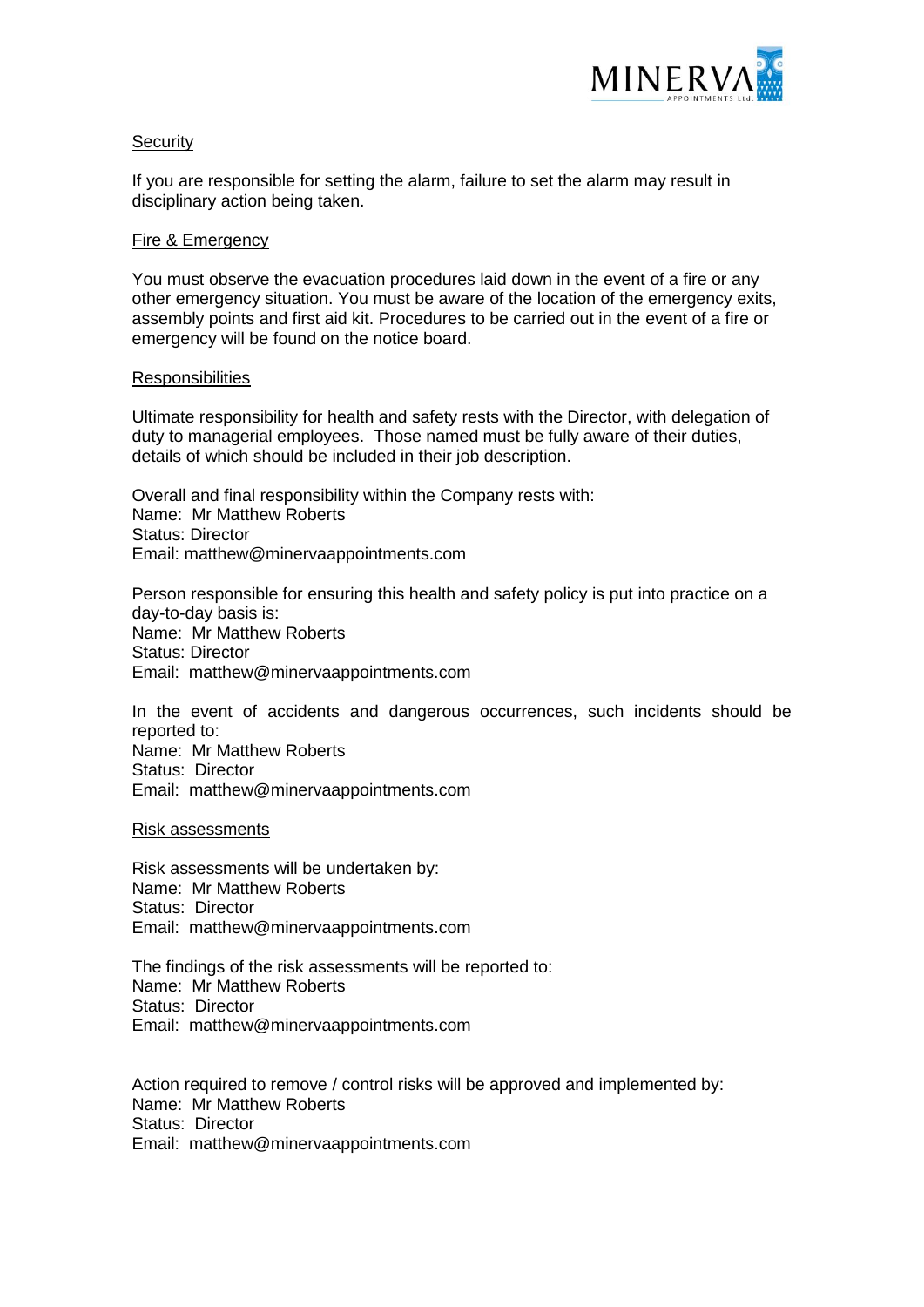

Risk assessments will be reviewed by: Name: Mr Matthew Roberts Status: Director Email: Mr Matthew Roberts

#### Accident reporting

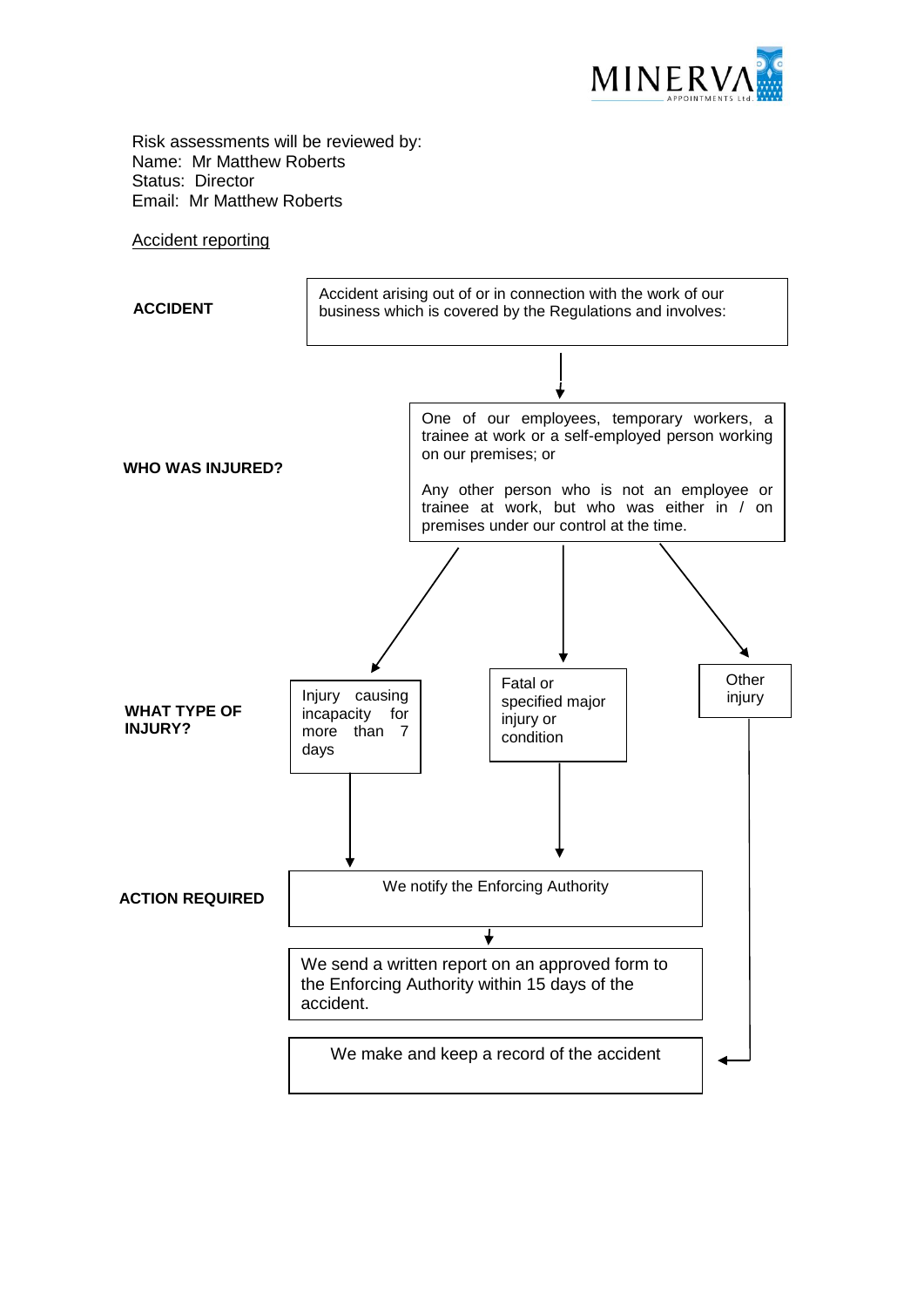

### Emergency services

Nearest Hospital with a Casualty Department: Name: Calderdale Royal Hospital Address: Halifax, HX3 0PN Telephone Number: 01422 357 171

Police Station Name: Huddersfield Police Station Address: Castlegate, Huddersfield, HD1 2NJ Telephone Number: 101

Fire Station Name: Huddersfield Address: Outcome Bank, Huddersfield, HD1 2JT Telephone Number: 01484 551 800

**Water** Name: Yorkshire Water Address: N/A Telephone Number: 0345 1 24 24 24

Employer Contact Name: Mr Matthew Roberts Address: Minerva Appointments Ltd, A3 Brookes Mill, Armitage Bridge, Huddersfield, HD4 7NR Telephone Number: 0113 244 6181

## Fire safety

## Rules/Procedure in the event of a fire

- Raise the alarm
- Evacuate the building by the nearest exit (escorting any visitors / contractors from the building).
- Report at the appropriate Assembly Point (car park at the front of the building).

### Workplace equipment

All workplace equipment should be treated with respect and checked regularly

Responsibility for inspecting all workplace equipment: Name: Mr Matthew Roberts Status: Director